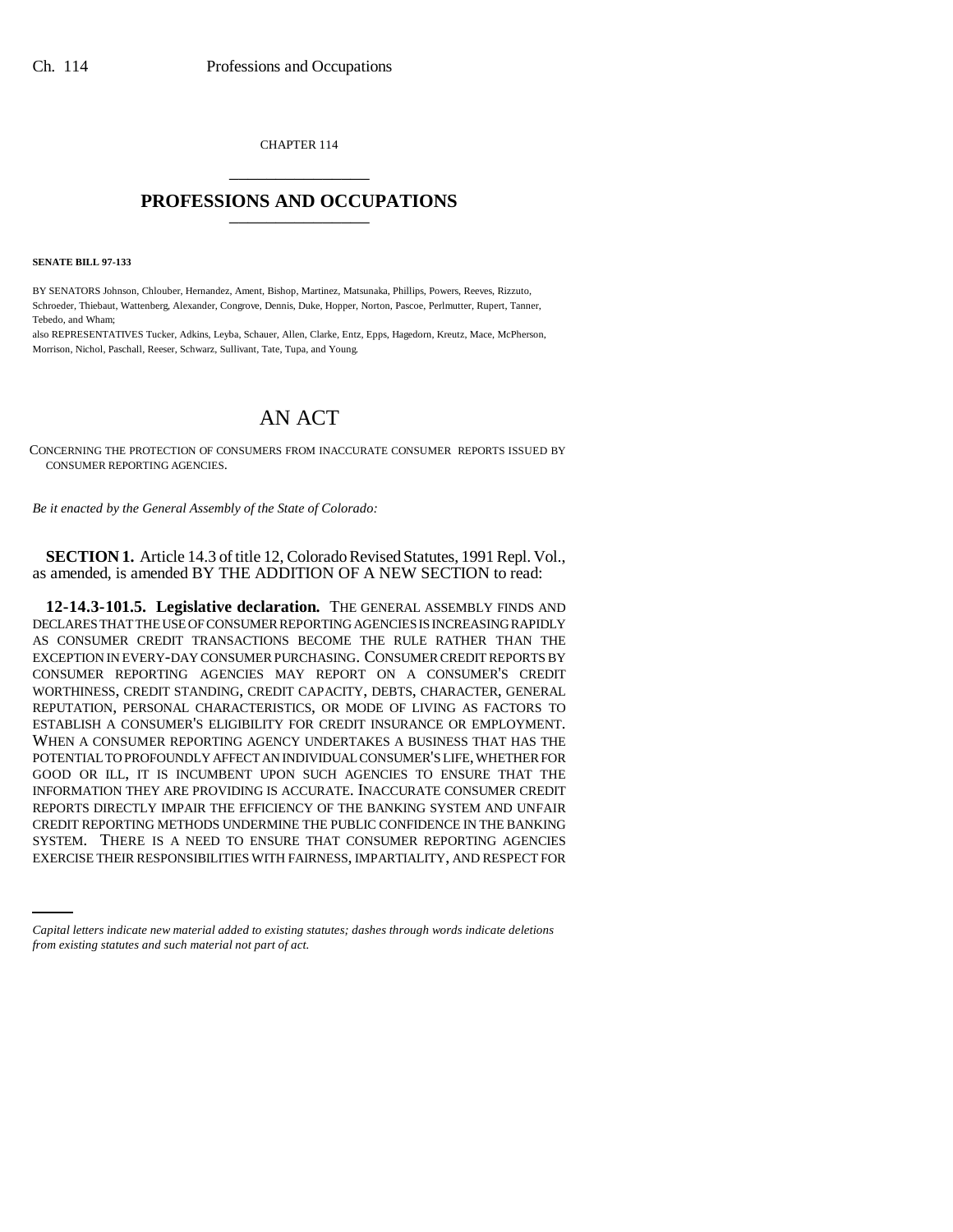THE CONSUMER'S RIGHTS. THE GENERAL ASSEMBLY FURTHER FINDS AND DECLARES THAT, IN THE EVENT THE INFORMATION PROVIDED BY A CONSUMER REPORTING AGENCY IN A CONSUMER CREDIT REPORT IS INACCURATE, THE CONSUMER HAS THE RIGHT TO HAVE THAT INFORMATION CORRECTED IN A SWIFT AND UNCOMPLICATED WAY.

**SECTION 2.** 12-14.3-102 (4), Colorado Revised Statutes, 1991 Repl. Vol., as amended, is amended, and the said 12-14.3-102 is further amended BY THE ADDITION OF A NEW SUBSECTION, to read:

**12-14.3-102. Definitions.** As used in this article, unless the context otherwise requires:

(4) "Consumer reporting agency" means any person which, for monetary fees, dues, or on a cooperative nonprofit basis, regularly engages in whole or in part in the practice of assembling or evaluating consumer credit information or other information on consumers for the purpose of furnishing consumer reports to third parties. "Consumer reporting agency" shall not include any business entity that provides check verification OR CHECK GUARANTEE services only.

(4.5) "CREDITWORTHINESS" MEANS ANY ENTRY IN A CONSUMER'S CREDIT FILE THAT IMPACTS THE ABILITY OF A CONSUMER TO OBTAIN AND RETAIN CREDIT, EMPLOYMENT, BUSINESS OR PROFESSIONAL LICENSES, INVESTMENT OPPORTUNITIES, OR INSURANCE. ENTRIES CONTAINED IN A CONSUMER FILE OR IN A CONSUMER REPORT THAT AFFECT CREDITWORTHINESS SHALL INCLUDE, BUT NOT BE LIMITED TO, PAYMENT INFORMATION, DEFAULTS, JUDGMENTS, LIENS, BANKRUPTCIES, COLLECTIONS, RECORDS OF ARREST AND INDICTMENTS, AND MULTIPLE-CREDIT INQUIRIES.

**SECTION 3.** 12-14.3-103 (1) (c) (I), (1) (c) (II), (1) (c) (III), and (2), Colorado Revised Statutes, 1991 Repl. Vol., as amended, are amended to read:

**12-14.3-103. Permissible purposes - prohibition.** (1) A consumer reporting agency may furnish a consumer report only under the following circumstances:

(c) To a person which the consumer reporting agency has reason to believe:

(I) Intends to use the information in connection with a credit transaction involving the consumer on whom the information is to be furnished and involving an extension of credit to, or review or collection of an account of, the consumer; AND IF THE CONSUMER CHOOSES TO PROVIDE THEIR SOCIAL SECURITY NUMBER TO THE USER, THE USER SHALL INCLUDE THE SOCIAL SECURITY NUMBER WITH, OR AS A SUPPLEMENT TO, A REQUEST FOR A CONSUMER REPORT, AND INCLUDE THE SOCIAL SECURITY NUMBER WHEN TRANSMITTING SUBSEQUENT CREDIT INFORMATION TO A CONSUMER REPORTING AGENCY; or

(II) Intends to use the information for employment purposes ONLY IF AN APPLICANT OR EMPLOYEE IS FIRST INFORMED THAT A CREDIT REPORT MAY BE REQUESTED IN CONNECTION WITH HIS OR HER APPLICATION FOR EMPLOYMENT AND THE CONSUMER CONSENTS IN WRITING TO THE SAME; or

(III) Intends to use the information in connection with the underwriting of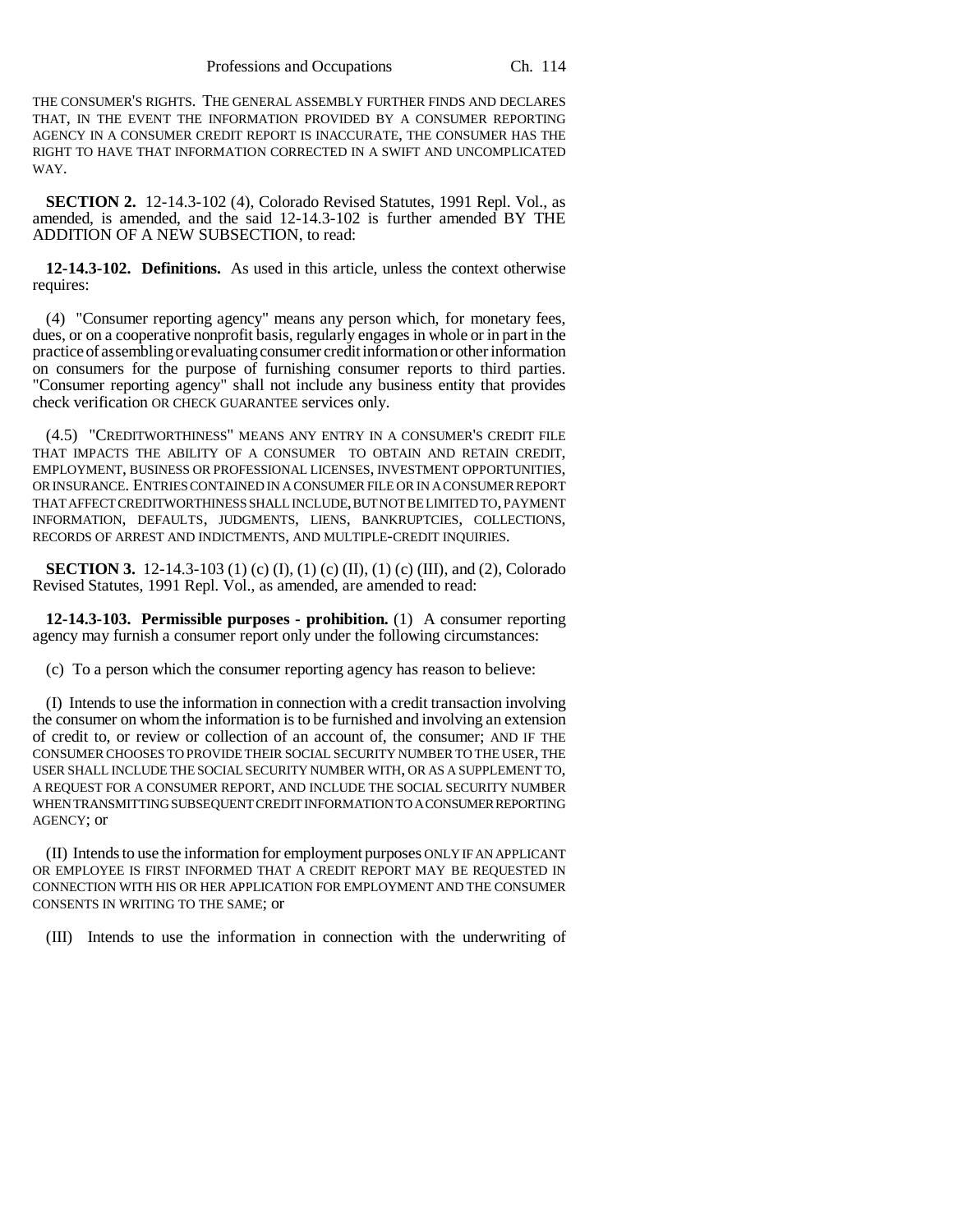insurance involving the consumer AND SUCH PERSON ESTABLISHES THAT THE CONSUMER HAS RECEIVED WRITTEN NOTIFICATION, OR NOTIFICATION IN THE SAME MEDIUM AS THE APPLICATION FOR INSURANCE, THAT A CREDIT REPORT MAY BE REQUESTED IN CONNECTION WITH HIS OR HER APPLICATION FOR INSURANCE; or

(2) A consumer reporting agency may not, by contract or otherwise, prohibit a user of any consumer report or investigative consumer report from, upon request of the consumer, disclosing AND EXPLAINING the contents of such report OR PROVIDING A COPY OF THE REPORT to the consumer to whom it relates if adverse action against the consumer has been taken or is contemplated by the user of the consumer report or investigative consumer report, based in whole or in part on such report. No user or consumer reporting agency shall be held liable or otherwise responsible for a disclosed OR COPIED report when acting pursuant to this subsection (2) nor shall such disclosure OR PROVISION OF A COPY OF THE REPORT, by itself THEMSELVES, make the user a consumer reporting agency.

**SECTION 4.** The introductory portion to 12-14.3-104 (1) and 12-14.3-104 (1) (b), Colorado Revised Statutes, 1991 Repl. Vol., as amended, are amended, and the said 12-14.3-104 is further amended BY THE ADDITION OF A NEW SUBSECTION, to read:

**12-14.3-104. Disclosures to consumers.** (1) A consumer reporting agency shall, upon written or verbal request and proper identification of any consumer, clearly, and accurately, AND IN A MANNER THAT IS UNDERSTANDABLE TO THE CONSUMER, disclose to the consumer, in writing, all information in its files at the time of the request pertaining to the consumer, including but not limited to:

(b) A set of instructions, PRESENTED IN A MANNER THAT IS UNDERSTANDABLE TO THE CONSUMER, describing how information is presented on its written disclosure of the file; and

(2) (a) A CONSUMER REPORTING AGENCY SHALL NOTIFY A CONSUMER, BY LETTER SENT BY FIRST-CLASS MAIL, THAT THE CONSUMER REPORTING AGENCY WILL PROVIDE THE CONSUMER WITH A DISCLOSURE COPY OF HIS OR HER CONSUMER FILE AT NO CHARGE AND A TOLL-FREE TELEPHONE NUMBER TO CALL TO REQUEST SUCH COPY, WHEN ONE OF THE FOLLOWING EVENTS OCCURS WITHIN A TWELVE-MONTH PERIOD:

(I) THE CONSUMER REPORTING AGENCY HAS RECEIVED THREE CREDIT INQUIRIES PERTAINING TO THE CONSUMER; OR

(II) THE CONSUMER REPORTING AGENCY HAS RECEIVED A REPORT THAT WOULD ADD NEGATIVE INFORMATION TO A CONSUMER'S FILE.

(b) A CONSUMER REPORTING AGENCY NEED ONLY SEND ONE LETTER TO A CONSUMER PER TWELVE-MONTH PERIOD PURSUANT TO PARAGRAPH (a) OF THIS SUBSECTION (2) EVEN IF MORE THAN ONE SUCH EVENT OCCURS IN THAT PERIOD.

(c) ANY LETTER MAILED TO A CONSUMER PURSUANT TO PARAGRAPH (a) OF THIS SUBSECTION (2) SHALL NOT CONTAIN ANY IDENTIFYING INFORMATION PARTICULAR TO THAT CONSUMER INCLUDING, BUT NOT LIMITED TO, SOCIAL SECURITY NUMBER, PLACE OF EMPLOYMENT, DATE OF BIRTH, OR MOTHER'S MAIDEN NAME.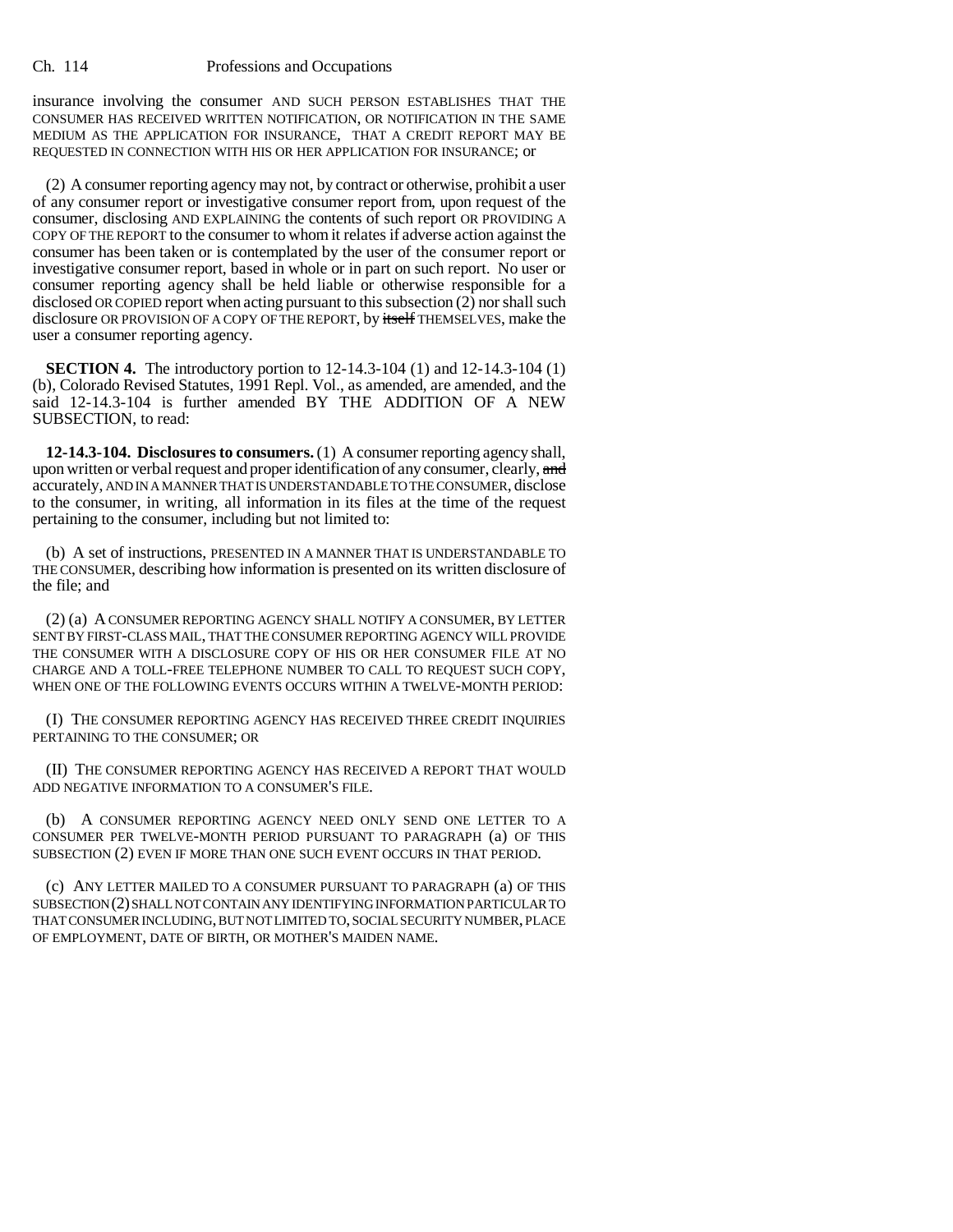(d) ANY LETTER MAILED TO A CONSUMER PURSUANT TO PARAGRAPH (a) OF THIS SUBSECTION (2) MAY BE A FORM LETTER; EXCEPT THAT EACH LETTER SHALL ADVISE THE CONSUMER OF THE NUMBER AND TYPE OF EVENTS THAT OCCURRED RELATING TO THE CONSUMER THAT INITIATED THE LETTER.

(e) EACH CONSUMER REPORTING AGENCY SHALL, UPON REQUEST OF A CONSUMER, PROVIDE THE CONSUMER WITH ONE DISCLOSURE COPY OF HIS OR HER FILE PER YEAR AT NO CHARGE WHETHER OR NOT THE CONSUMER HAS MADE THE REQUEST IN RESPONSE TO THE NOTIFICATION REQUIRED IN PARAGRAPH (a) OF THIS SUBSECTION (2). IF THE CONSUMER REQUESTS MORE THAN ONE DISCLOSURE COPY OF HIS OR HER FILE PER YEAR PURSUANT TO THIS PARAGRAPH (e), THE CONSUMER REPORTING AGENCY MAY CHARGE THE CONSUMER UP TO EIGHT DOLLARS FOR EACH ADDITIONAL DISCLOSURE COPY.

**SECTION 5.** 12-14.3-105 (1), Colorado Revised Statutes, 1991 Repl. Vol., as amended, is amended BY THE ADDITION OF A NEW PARAGRAPH to read:

**12-14.3-105. Charges for certain disclosures.** (1) A consumer reporting agency shall not impose a charge for:

(d) THE FIRST COPY OF A CONSUMER DISCLOSURE PROVIDED TO A CONSUMER EACH CALENDAR YEAR PURSUANT TO SECTION 12-14.3-104 (2) (a).

**SECTION 6.** Article 14.3 of title 12, Colorado Revised Statutes, 1991 Repl. Vol., as amended, is amended BY THE ADDITION OF A NEW SECTION to read:

**12-14.3-105.3. Reporting of information prohibited.** (1) EXCEPT AS AUTHORIZED UNDER SUBSECTION (2) OF THIS SECTION, NO CONSUMER REPORTING AGENCY SHALL MAKE ANY CONSUMER REPORT CONTAINING ANY OF THE FOLLOWING ITEMS OF INFORMATION:

(a) CASES UNDER TITLE 11 OF THE UNITED STATES CODE, OR UNDER THE FEDERAL BANKRUPTCY ACT THAT, FROM THE DATE OF ENTRY OF THE ORDER FOR RELIEF OR THE DATE OF ADJUDICATION, PREDATE THE REPORT BY MORE THAN TEN YEARS;

(b) SUITS AND JUDGMENTS THAT, FROM THE DATE OF ENTRY, PREDATE THE REPORT BY MORE THAN SEVEN YEARS OR BY MORE THAN THE GOVERNING STATUTE OF LIMITATIONS, WHICHEVER IS THE LONGER PERIOD;

(c) PAID TAX LIENS THAT, FROM THE DATE OF PAYMENT, PREDATE THE REPORT BY MORE THAN SEVEN YEARS;

(d) ACCOUNTS PLACED FOR COLLECTION OR CHARGED TO PROFIT AND LOSS THAT PREDATE THE REPORT BY MORE THAN SEVEN YEARS;

(e) RECORDS OF ARREST, INDICTMENT, OR CONVICTION OF A CRIME THAT, FROM THE DATE OF DISPOSITION, RELEASE, OR PAROLE, PREDATE THE REPORT BY MORE THAN SEVEN YEARS;

(f) ANY OTHER ADVERSE ITEM OF INFORMATION THAT PREDATES THE REPORT BY MORE THAN SEVEN YEARS.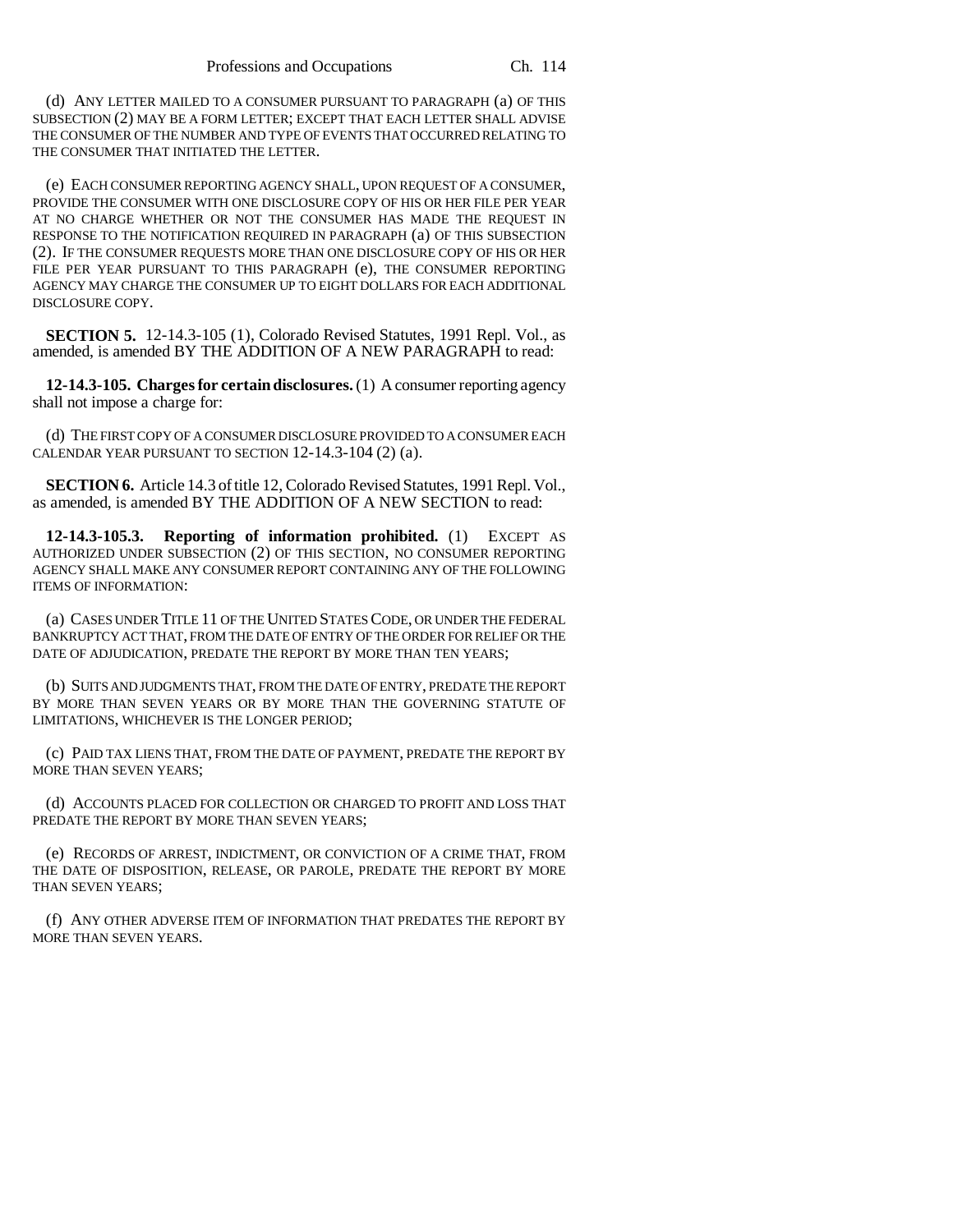(2) THE PROVISIONS OF SUBSECTION (1) OF THIS SECTION DO NOT APPLY TO THE CASE OF ANY CONSUMER REPORT TO BE USED IN CONNECTION WITH:

(a) A CREDIT TRANSACTION INVOLVING, OR THAT MAY REASONABLY BE EXPECTED TO INVOLVE, A PRINCIPAL AMOUNT OF ONE HUNDRED FIFTY THOUSAND DOLLARS OR MORE;

(b) THE UNDERWRITING OF LIFE INSURANCE INVOLVING, OR THAT MAY REASONABLY BE EXPECTED TO INVOLVE, A FACE AMOUNT OF ONE HUNDRED FIFTY THOUSAND DOLLARS OR MORE; OR

(c) THE EMPLOYMENT OF AN INDIVIDUAL AT AN ANNUAL SALARY THAT EQUALS OR IS REASONABLY EXPECTED TO EQUAL SEVENTY-FIVE THOUSAND DOLLARS OR MORE.

(3) A CONSUMER REPORTING AGENCY SHALL NOT FURNISH FOR EMPLOYMENT PURPOSES, OR IN CONNECTION WITH A CREDIT OR INSURANCE TRANSACTION OR A DIRECT MARKETING TRANSACTION, A CONSUMER REPORT THAT CONTAINS MEDICAL INFORMATION ABOUT A CONSUMER UNLESS THE CONSUMER CONSENTS TO THE FURNISHING OF THE REPORT.

(4) A CONSUMER REPORTING AGENCY SHALL NOT INCLUDE, IN A CONSUMER REPORT MADE TO A PERSON REQUESTING CREDIT INFORMATION PERTAINING TO A CONSUMER, THE NAMES OF ANY OTHER PERSONS WHO HAVE REQUESTED CREDIT INFORMATION PERTAINING TO THAT CONSUMER OR THE NUMBER OF SUCH INQUIRIES MADE MORE THAN ONE YEAR PRECEDING THE DATE OF THE CONSUMER REPORT; EXCEPT THAT SUCH INFORMATION SHALL BE RETAINED FOR TWO YEARS AND PROVIDED TO THE CONSUMER AS PROVIDED IN THIS ARTICLE.

**SECTION 7.** 12-14.3-106 (1) and (4), Colorado Revised Statutes, 1991 Repl. Vol., as amended, are amended, and the said 12-14.3-106 is further amended BY THE ADDITION OF THE FOLLOWING NEW SUBSECTIONS, to read:

**12-14.3-106. Procedure for disputed information.** (1) If the completeness or accuracy of any item of information contained in the consumer's file is disputed by the consumer and the consumer notifies the consumer reporting agency directly of such dispute, the agency shall reinvestigate the item free of charge and record the current status of the disputed information on or before thirty business days after the date the agency receives notice conveyed by the consumer. THE CONSUMER REPORTING AGENCY SHALL PROVIDE THE CONSUMER WITH THE OPTION OF SPEAKING DIRECTLY TO A REPRESENTATIVE OF THE AGENCY TO NOTIFY THE AGENCY OF DISPUTED INFORMATION CONTAINED IN THE CONSUMER'S FILE.

(4) If, after a reinvestigation under subsection (1) of this section of any information disputed by a consumer, the information is found to be inaccurate or cannot be verified, the consumer reporting agency shall promptly delete such information from the consumer's file, revise the file, PROVIDE THE CONSUMER AND, AT THE REQUEST OF THE CONSUMER, ANY PERSON THAT, WITHIN THE LAST TWELVE MONTHS, REQUESTED THE DISPUTED INFORMATION WITH A REVISED CONSUMER REPORT INDICATING THAT IT IS A REVISED CONSUMER REPORT, and refrain from reporting the information in subsequent reports. THE CONSUMER REPORTING AGENCY SHALL ADVISE THE CONSUMER THAT HE OR SHE HAS THE RIGHT TO HAVE A COPY OF THE REVISED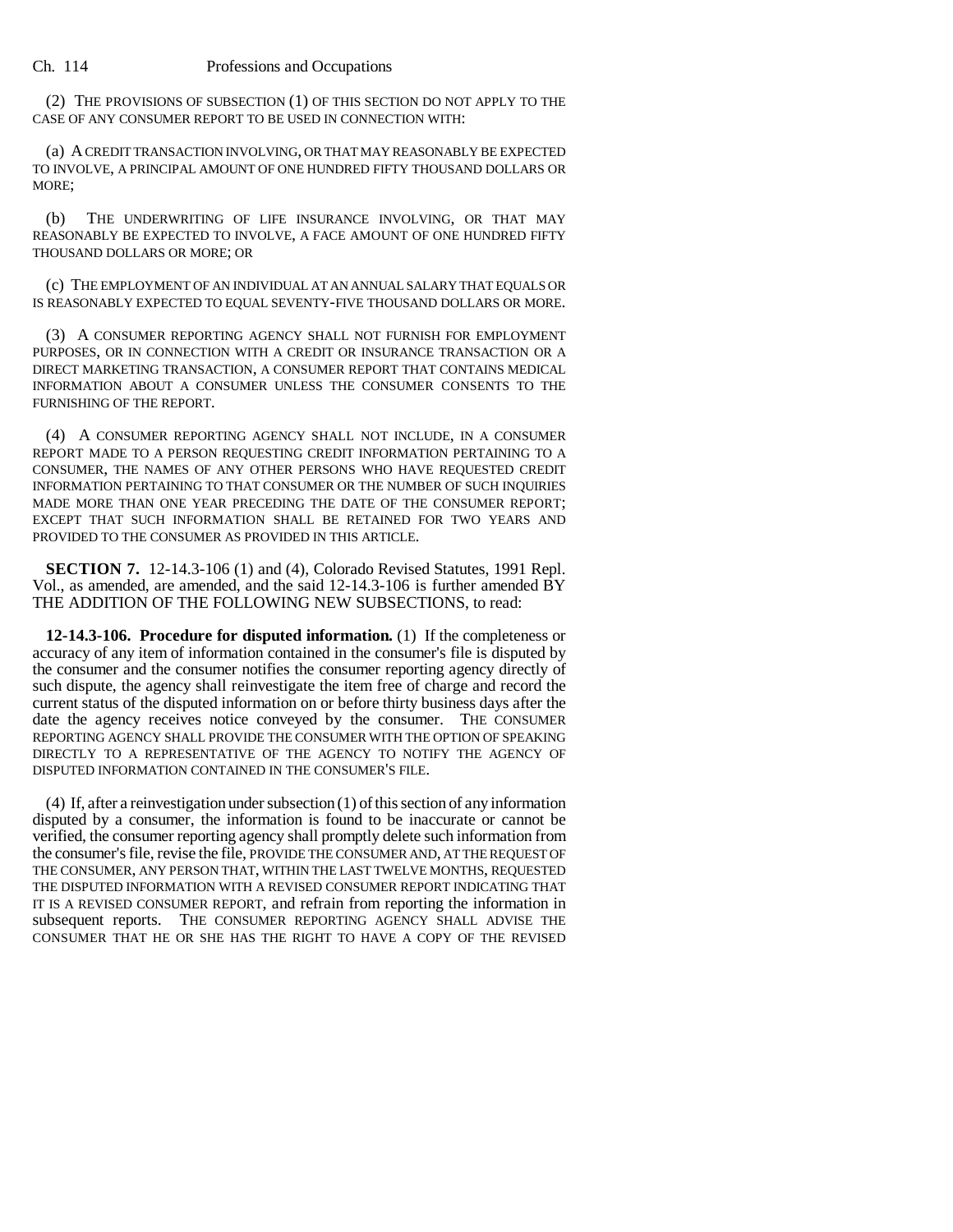CONSUMER REPORT SENT BY THE CONSUMER REPORTING AGENCY TO ANY PERSON THAT REQUESTED THE DISPUTED INFORMATION WITHIN THE LAST TWELVE MONTHS.

(7) NOTHING IN THIS SECTION SHALL BE CONSTRUED TO REQUIRE A PERSON WHO OBTAINS A CONSUMER REPORT FOR RESALE TO ALTER OR CORRECT ANY INACCURACY IN SUCH CONSUMER REPORT IF THE CONSUMER REPORT WAS NOT ASSEMBLED OR PREPARED BY SUCH PERSON.

(8) THE CONSUMER REPORTING AGENCY SHALL PROVIDE A PERSON WHO PROVIDES CREDIT INFORMATION TO THE AGENCY WITH THE OPTION TO SPEAK DIRECTLY WITH A REPRESENTATIVE OF THE AGENCY OR TO SUBMIT CORRECTIONS TO PREVIOUSLY REPORTED INFORMATION BY FACSIMILE OR OTHER AUTOMATED MEANS WHEN INACCURATE INFORMATION THAT WAS REPORTED BY SUCH CREDIT INFORMATION PROVIDER APPEARS ON A CONSUMER'S FILE. THE CONSUMER REPORTING AGENCY SHALL, IN A PERIOD NOT TO EXCEED FIVE BUSINESS DAYS FROM THE RECEIPT OF SUCH FAXED OR AUTOMATED INFORMATION REGARDING SUCH CORRECTIONS, CORRECT SUCH INACCURACIES ON THE CONSUMER'S FILE AND, UPON REQUEST, COMMUNICATE SUCH CORRECTIONS TO THE PERSON WHO SUBMITTED THE INITIAL REQUEST FOR CORRECTIONS. THE CREDIT INFORMATION PROVIDER'S COMMUNICATION SHALL INCLUDE INFORMATION ESTABLISHED BY THE CONSUMER REPORTING AGENCY THAT IDENTIFIES HIM OR HER AS THE CREDIT INFORMATION PROVIDER WHO PROVIDED THE ORIGINAL INACCURATE INFORMATION. NOTHING IN THIS SUBSECTION (8) SHALL BE CONSTRUED TO PROHIBIT A CONSUMER REPORTING AGENCY FROM CORRECTING INACCURATE INFORMATION IN A CONSUMER'S FILE OR A CONSUMER REPORT AT ANY TIME.

**SECTION 8.** 12-14.3-108, Colorado Revised Statutes, 1991 Repl. Vol., as amended, is amended to read:

**12-14.3-108. Violations.** (1) Any consumer reporting agency that willfully violates any provision of this article, OR THE FEDERAL "FAIR CREDIT REPORTING ACT", SEC. 1681c, AS AMENDED, shall be liable for three times the amount of actual damages or one thousand dollars FOR EACH INACCURATE ENTRY IN THE CONSUMER'S FILE THAT WAS DISPUTED BY THE CONSUMER, whichever is greater, reasonable attorney fees, and costs.

(2) (a) Any consumer reporting agency which THAT negligently violates this article, OR THE FEDERAL "FAIR CREDIT REPORTING ACT", SEC. 1681c, AS AMENDED, shall be liable for THE GREATER OF actual damages or five hundred ONE THOUSAND dollars FOR EACH INACCURATE ENTRY IN THE CONSUMER'S FILE THAT WAS DISPUTED BY THE CONSUMER AND AFFECTS THE CONSUMER'S CREDITWORTHINESS, AS DEFINED IN SECTION 12-14.3-104 (4.5), whichever is greater, reasonable attorney fees, and costs, A consumer reporting agency has no liability under this subsection  $(2)$  if within sixty THIRTY days after receiving notice of dispute from a consumer, in accordance with section 12-14.3-106, the consumer reporting agency DOES NOT corrects CORRECT the complained of item ITEMS or activity ACTIVITIES and DOES NOT sends SEND the consumer AND, UPON REQUEST OF THE CONSUMER, ANY PERSON WHO HAS REQUESTED THE CONSUMER INFORMATION, written notification of such corrective action, in accordance with section 12-14.3-106 (6).

(b) ANY CONSUMER REPORTING AGENCY THAT NEGLIGENTLY VIOLATES THIS